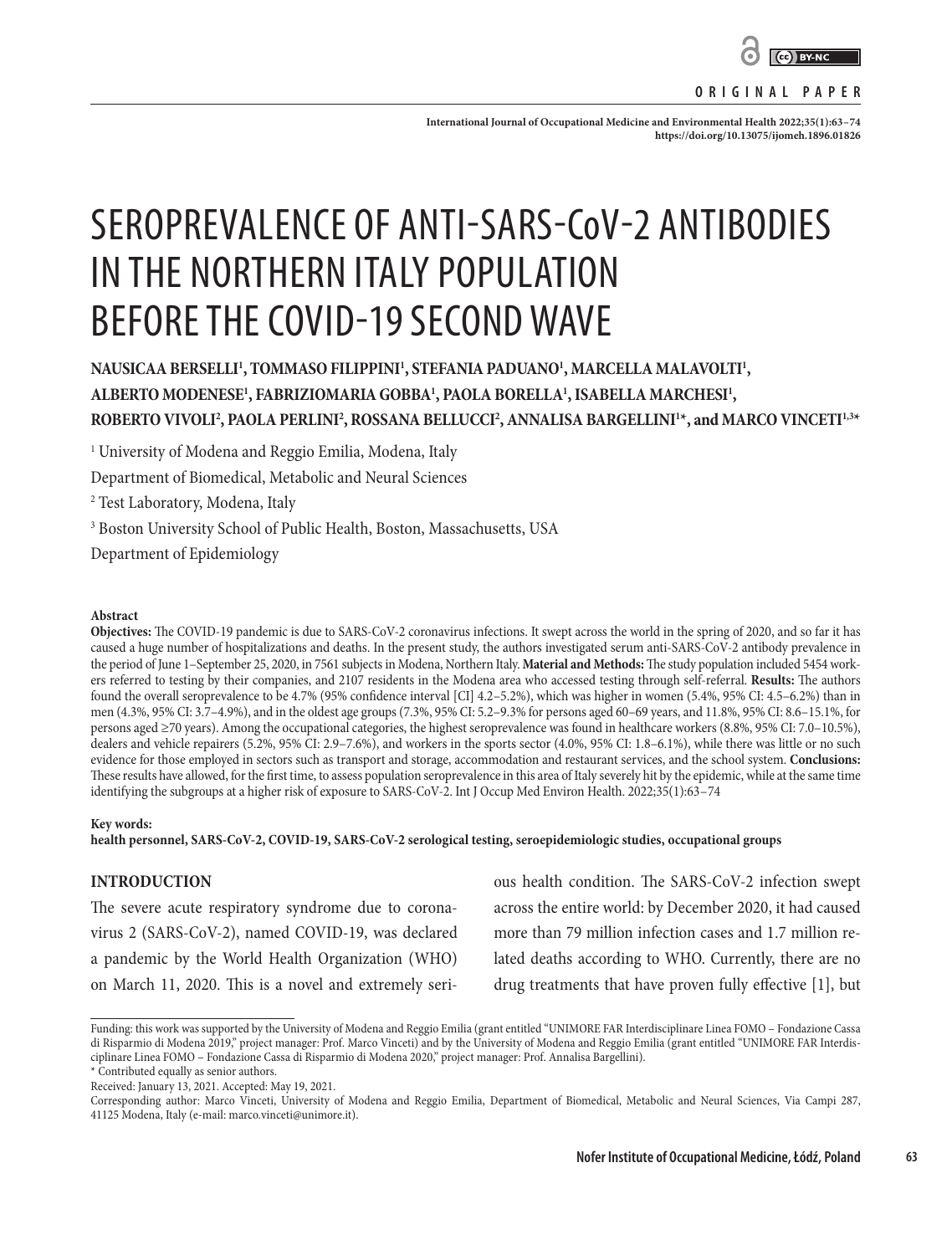the upcoming vaccines should guarantee population coverage [2] although only when herd immunity is established [3].

In Italy, the first nation to be severely hit by this infection, the epidemic was first recognized on February 21, 2020 [4]. The first wave mainly affected Northern Italy [5], with a rapid rise in the number of cases and the peak on March 21, 2020 (657 cases), followed by a decline and stabilization of cases below 600 in June and July 2020 [6]. The reduction in case numbers in Italy, as well as in other countries, was possible thanks to tight mobility restrictions (the lockdown) imposed by the government, combined with testing and tracing measures implemented by public hygiene departments [4,7] and other infection containment measures such as the use of face masks and personal hygiene measures [8]. As for most European countries, Italy witnessed the second wave of the pandemic in autumn 2020, and it was still affected in early 2021 [6]. The factors affecting the uneven distribution across the territory of many countries are partially unknown, although they are likely to encompass environmental factors [9–11] as well as genetic determinants [12].

The SARS-CoV-2 infection, either in symptomatic individuals or in those asymptomatic for COVID-19, is identified following diagnostic molecular RT-PCR tests based on swabs, recognizing the infection status through viral RNA detection. The implementation of these molecular tests at the population level has largely depended on public health policies, the availability of analytical facilities and reagents over space and time, the willingness of individuals to participate and mandatory rules applying, among others, to those entering the country or admitted to some working environments [13]. Therefore, molecular testing results cannot adequately reflect the total number of infected individuals over time and in different areas, apart from small communities characterized by extensive testing such as the small Italian community of Vo' in the Veneto region [14]. This is particularly true for the initial period of the first wave of the epidemic, when the number of diagnostic tests performed was low [5].

For these reasons, assessing the seroprevalence of anti-SARS-CoV-2 antibodies could be very informative in light of the expected large number of SARS-CoV-2 infections being mainly undetected due to the absence or paucity of clinical symptoms. Seroprevalence estimates may also allow for identifying the population groups at the greatest risk of developing COVID-19, including ageand sex-specific groups, and occupational categories. A number of studies have assessed seroprevalence within specific communities all over the world, but this has generally involved small population samples and specific categories [15–17].

The purpose of the present study was to evaluate the prevalence of serum-specific antibodies against SARS-CoV-2 in subjects living in the central-western part of the Emilia Romagna region. In particular, the authors aimed to explore the extent of asymptomatic or pauci-symptomatic infections by identifying the percentage of previously infected individuals. The second aim was to determine which characteristics of the study population could have favored the development of the SARS-CoV-2 infection.

# **MATERIAL AND METHODS Study population**

The authors carried out a cross-sectional study in a population of the Emilia Romagna region, Northern Italy. Starting from April 2020, a few private laboratory facilities were authorized by the Emilia Romagna local authorities to carry out serological tests pursuant to regional legislation (DGR350 of April 16, 2020 "COVID19: Discipline of serological tests"). Among the first 8 laboratories to be accredited on the regional level was the Test Laboratory of Modena, a province located in the central-western part of the region (Decree PG/2020/0307727 of April 22, 2020). Following the approval by the "Area Vasta Emilia Nord" Ethics Committee (No. 24690/20), the authors col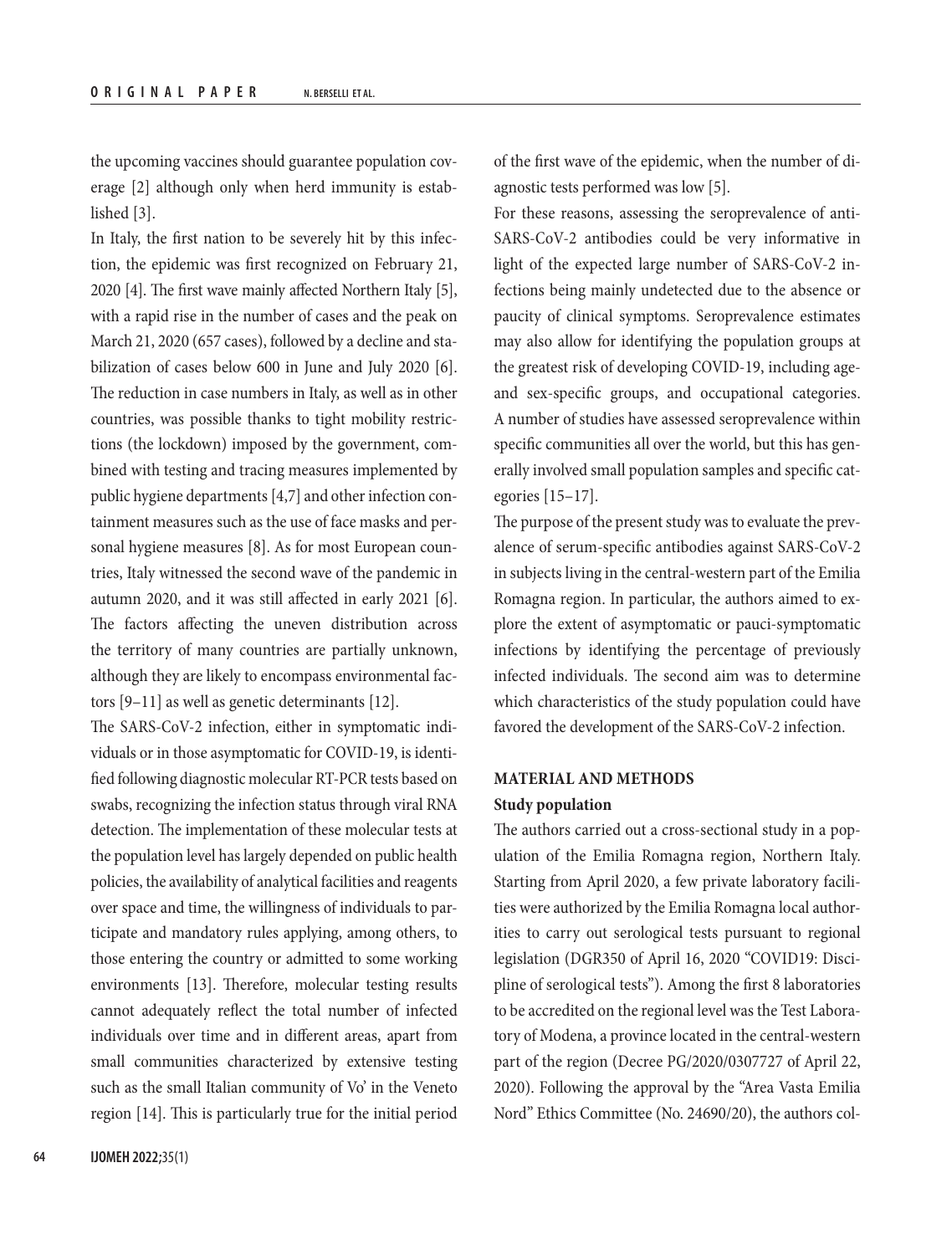lected all analytical data available to the Test Laboratory following the implementation of serological tests to detect serum SARS-CoV-2 antibodies in workers and private individuals admitted to the facility in June 1–September 25, 2020, most of whom residing in the Modena province. The workers were referred by their companies, which strongly recommended that their employees be tested. The remaining individuals were admitted to the facility through self-referral, and were not asked to report the reasons for which they sought testing.

## **Laboratory analysis**

The Test Laboratory determined the serum prevalence of SARS-CoV-2 antibody positivity in the study participants using either quantitative or qualitative tests. Depending on the participants' original request, both quantitative and qualitative tests could be carried out on these samples. After receiving written consent, the Laboratory drew 5 ml of venous blood (for quantitative tests) or a drop of peripheral blood (for qualitative tests) from the study participants. As far as the quantitative analysis was concerned, the Laboratory used 2 different sets of tests. The first was the ELISA anti-SARS-CoV-2 test kit for IgA and IgG from EUROIMMUN® (PerkinElmer, Inc., Waltham, MA, USA), with 100% sensitivity 10 days after the symptoms onset and 92.5% specificity. The second was the Elecsys® Anti-SARS-CoV-2 test kit for IgG and IgM (Roche Diagnostics, Risch-Rotkreuz, Swiss), with 100% sensitivity 14 days after the symptoms onset and 99.8% specificity. Until August 16, 2020, IgA and IgG had been tested, while from August 17, 2020, IgG and IgM were tested. As for the qualitative analysis, the KHB® diagnostic kit for SARS-CoV-2 IgM/IgG antibody Colloidal Gold was used, with 98.81% sensitivity and 98.02% specificity.

# **Data analysis**

The authors computed the absolute and relative (%) prevalence of serum antibodies against SARS-CoV-2 in

the whole study population and in selected subgroups. In data analysis and interpretation, they preferred to focus on the strength and the statistical precision of the point estimates, instead of relying on statistical significance testing and p-value cutpoints [18–20]. They provided 95% CI for the distributions of anti-SARS-CoV-2 antibody positive tests in the whole study population and its subgroups.

In particular, for occupational categories, the authors divided the participating workers into 12 wide categories according to 2007 Ateco (economic activity classification, Ateco 2007 – ISTAT). For the purpose of the study, the highest level of aggregation of Ateco activities (the "section" level) was considered. Activities involving mostly sedentary and office work (Ateco sections J, K, M, N) were merged into a single category. With regard to section R: "Artistic, sports, entertainment and fun activities," of the 327 subjects only 1 (negative at the serological test) belonged to the sub-category of "other activities connected with lotteries and betting" while the remaining 326 people belonged to the world of sport (i.e., to the classes, categories and sub-categories marked as "sports club activities," "sports bodies and organizations, promotion of sporting events," "sports association"); henceforth, they are referred to as "workers in the sports sector." Microsoft Excel v. 16 (Microsoft Office 2019) and Stata software v. 16.1 (2021 – Stata Corp., College Station, TX) were used for data collection and analysis.

#### **RESULTS**

In the study period, 7752 individuals were admitted to the laboratory facility to be tested for the presence of antibodies against SARS-CoV-2 (Figure 1). Of these, 596 subjects took the test more than once. In such cases, only the most recent result was considered. A few records (191) were discarded due to an internal reporting error inherent in the analytical system on September 4, 2020. Table 1 reports the characteristics of the 7561 study participants: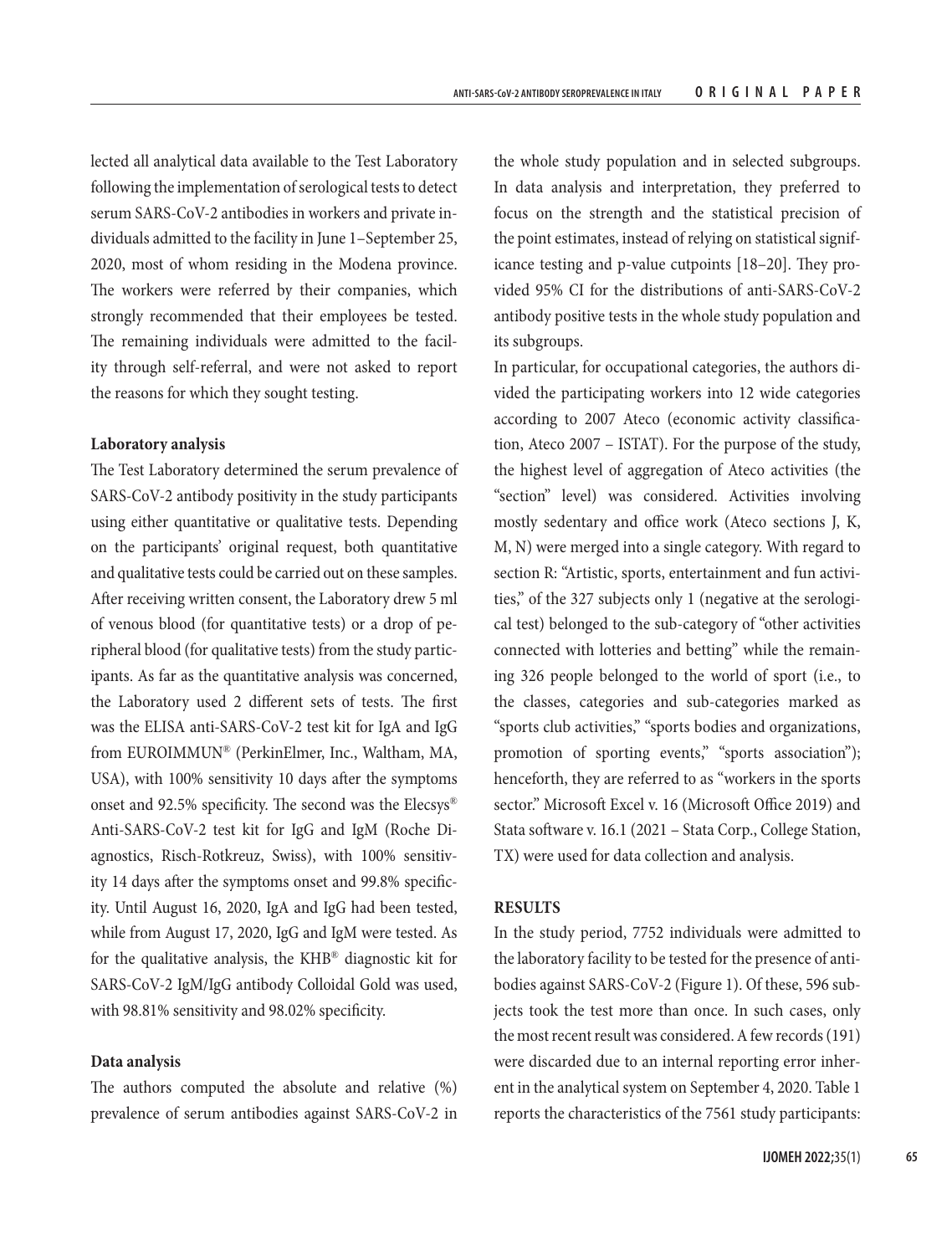

**Figure 1.** Flow-chart with a selection of the participants of the serum anti-SARS-CoV-2 antibody prevalence study, June 1–September 25, 2020, Modena, Northern Italy

4683 (61.9%) were men and 2878 (38.1%) women, with the overall age  $(M\pm SD)$  44 $\pm$ 14 years. Division by province of residence indicates that they were from:

- Modena 5634 (74.5%),
- Reggio Emilia 296 (3.9%),
- Parma 212 (2.8%),
- $-$  Bologna  $-$  27 (0.4%),
- other provinces  $-1392$  (18.4%).

A stratified analysis by sex showed a similar distribution of both age and the province of residence. The majority of the participants were workers, and the distribution by occupational sector showed that they represented mainly "manufacturing activities" (32.8%), "information and communication services/financial and insurance activities; etc." (31.5%), and "health sector" (18.0%), this latter with a higher number of female participants (31.9%) compared to male participants (11.5%).

The total number of positive participants, i.e., those with a positive test for serum anti-SARS-CoV-2 antibodies, regardless of the type of the test performed and the detected Ig, amounted to 354 (4.7%, 95% CI: 4.2–5.2%), while 7207 (95.3%) participants were negative (Table 2). The prevalence rates of positivity depending on the province of residence were:

– 4.4% (95% CI: 3.9–4.9%) for Modena (248/5634 positive subjects),

- 7.8% (95% CI: 4.7–10.8%) for Reggio Emilia (23/296 positive subjects),
- 18.9% (95% CI: 13.6–24.2%) for Parma (40/212 positive subjects),
- 7.4% (95% CI: 0.0–18.0%) for Bologna (2/27 positive subjects).

Overall, women showed slightly higher seroprevalence rates than men (5.4%, 95% CI: 4.5–6.2% vs. 4.3%, 95% CI: 3.7–4.9%). The participants' age was higher in the seropositive subjects (48.3 years, 95% CI: 46.6–50.1) than in the negative ones (43.6 years, 95%CI: 43.3–43.9). The highest seroprevalence emerged in the 2 oldest age groups: those aged ≥70 years showed 11.8% (95% CI: 8.6–15.1%) of anti-SARS-CoV-2 antibody seroprevalence; and those aged 60–69 years 7.3% (95% CI: 5.3–9.3%) seroprevalence. The quantitative test was undergone by 5347 participants, while the rapid qualitative test was performed on 2214 subjects. Seroprevalence was considerably greater in the first group (5.8%, 95% CI: 5.2–6.4%) compared with the second one (2.0%, 95% CI: 1.4–2.6%).

Considering the quantitative tests, the positivity rates for the immunoglobulin tested were:

- 0.3% for IgM (95% CI: 0.04–0.6% with 5/1579 positives),
- 5.1% for IgG (95% CI: 4.6–5.7% with 275/5347 positives)
- 5.6% for IgA (95% CI: 4.8–6.4% with 212/3768 positives).

As regards the qualitative test, the positivity rates for the immunoglobulin tested were:

- 0.9% for IgM (95% CI: 0.5–1.2% with 19/2214 positives),
- 1.4% for IgG (95% CI: 0.9–1.8% with 30/2214 positives).

The number of participants referred by their companies amounted to 5454, while 2107 referred themselves to the laboratory for other unreported reasons. For the self-referred subjects, no information about the oc-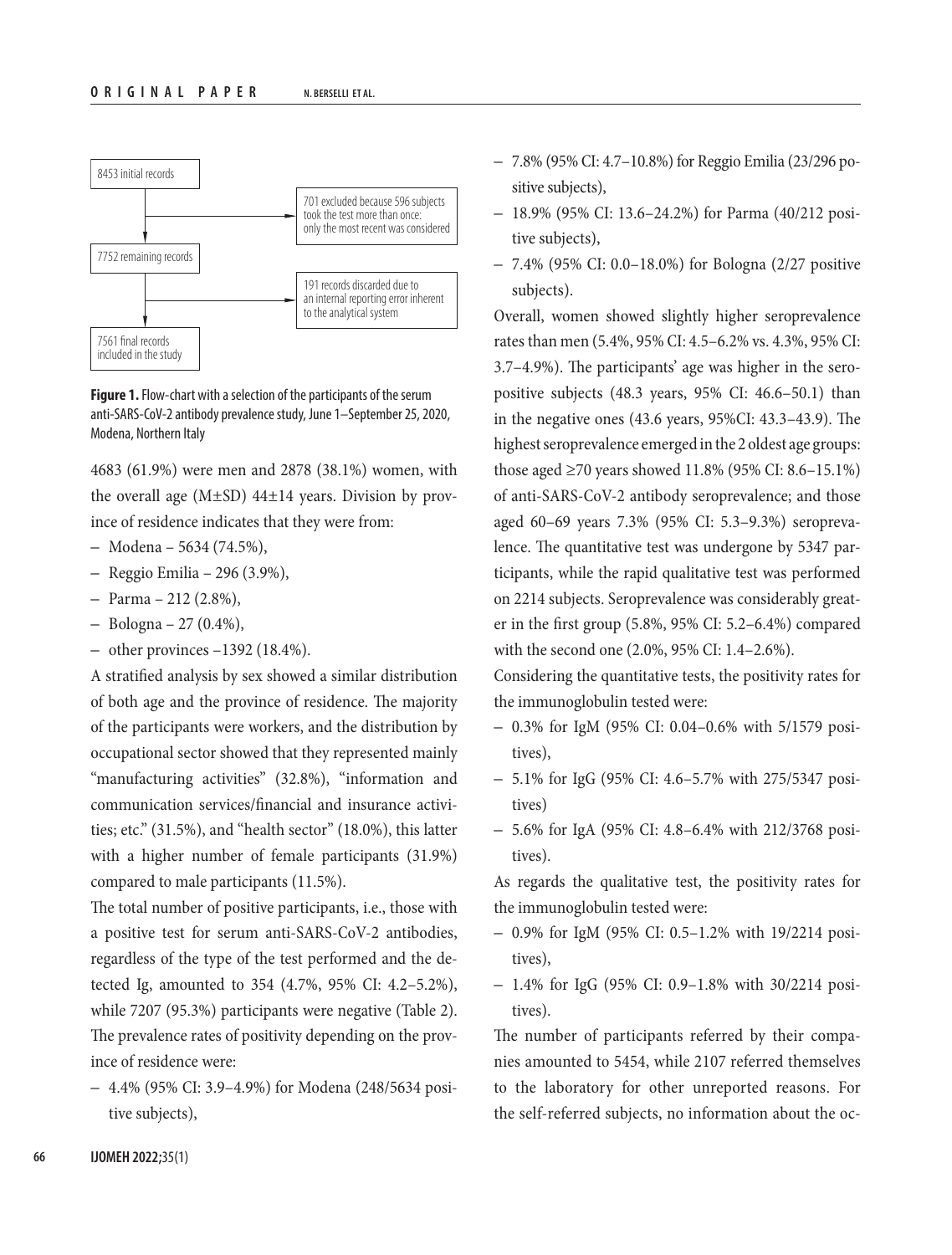|                                                                                                                                                                                                  | Participants<br>$(N = 7561)$ |                               |                                 |  |  |
|--------------------------------------------------------------------------------------------------------------------------------------------------------------------------------------------------|------------------------------|-------------------------------|---------------------------------|--|--|
| Variable                                                                                                                                                                                         | total                        | men<br>$(N = 4683,$<br>61.9%) | women<br>$(N = 2878,$<br>38.1%) |  |  |
| Age [years] (M±SD)                                                                                                                                                                               | $44 + 14$                    | $43 + 14$                     | $45 + 15$                       |  |  |
| $<$ 65 years [n $(\%)$ ]                                                                                                                                                                         | 6932 (91.7)                  | 4356 (93.0)                   | 2576 (89.5)                     |  |  |
| $\geq$ 65 years [n (%)]                                                                                                                                                                          | 629(8.3)                     | 327(7.0)                      | 302 (10.5)                      |  |  |
| Province of residence [n (%)]                                                                                                                                                                    |                              |                               |                                 |  |  |
| Modena                                                                                                                                                                                           | 5634 (74.5)                  | 3491 (74.5)                   | 2143 (74.5)                     |  |  |
| Reggio Emilia                                                                                                                                                                                    | 296(3.9)                     | 136(2.9)                      | 160(5.6)                        |  |  |
| Parma                                                                                                                                                                                            | 212(2.8)                     | 98 (2.1)                      | 114(4.0)                        |  |  |
| Bologna                                                                                                                                                                                          | 27(0.4)                      | 14(0.3)                       | 13(0.4)                         |  |  |
| other/missing data                                                                                                                                                                               | 1392 (18.4)                  | 944 (20.2)                    | 448 (15.6)                      |  |  |
| Referral category [n (%)]                                                                                                                                                                        |                              |                               |                                 |  |  |
| private                                                                                                                                                                                          | 2107 (27.9)                  | 957 (20.4)                    | 1150 (40.0)                     |  |  |
| workers                                                                                                                                                                                          | 5454 (72.1)                  | 3726 (79.6)                   | 1728 (60.0)                     |  |  |
| Occupational sector (workers only) <sup>a</sup> [n (%)]                                                                                                                                          |                              |                               |                                 |  |  |
| agriculture, forestry and fishing (A)                                                                                                                                                            | 3(0.1)                       | 3(0.1)                        | 0(0.0)                          |  |  |
| manufacturing activities (C)                                                                                                                                                                     | 1788 (32.8)                  | 1436 (38.5)                   | 352 (20.3)                      |  |  |
| water supply; sewer networks, waste management and remediation activities (E)                                                                                                                    | 85(1.6)                      | 65(1.7)                       | 20(1.2)                         |  |  |
| constructions (F)                                                                                                                                                                                | 26(0.5)                      | 22(0.6)                       | 4(0.2)                          |  |  |
| wholesale and retail trade; repair of motors vehicles and motorcycles (G)                                                                                                                        | 362(6.6)                     | 240 (6.4)                     | 122(7.1)                        |  |  |
| transport and storage (H)                                                                                                                                                                        | 102(1.9)                     | 59 (1.6)                      | 43(2.5)                         |  |  |
| activities of the accommodation and restaurant services (I)                                                                                                                                      | 13(0.2)                      | 6(0.2)                        | 7(0.4)                          |  |  |
| information and communication services; financial and insurance activities; professional<br>scientific and technical activities; rental, travel agencies, business support services (J, K, M, N) | 1720 (31.5)                  | 1168(31.3)                    | 552 (31.9)                      |  |  |
| education (P)                                                                                                                                                                                    | 26(0.5)                      | 9(0.2)                        | 17(1.0)                         |  |  |
| health sector (Q)                                                                                                                                                                                | 982 (18.0)                   | 430 (11.5)                    | 552 (31.9)                      |  |  |
| workers in the sports sector (R)                                                                                                                                                                 | 327(6.0)                     | 275(7.4)                      | 52(3.0)                         |  |  |
| other service activities (S)                                                                                                                                                                     | 8(0.1)                       | 6(0.2)                        | 2(0.1)                          |  |  |
| missing                                                                                                                                                                                          | 12(0.2)                      | 7(0.2)                        | 5(0.3)                          |  |  |

Table 1. Characteristics of 7561 study participants recruited in the period of June 1-September 25, 2020, at the Test Laboratory in Modena, Italy

a The letters indicate Ateco classification occupational categories.

cupational status was made available. Of a total of 5454 workers, it was not possible to retrieve the Ateco code for 12, and they were excluded from further analyses. The results for the 5442 remaining employees are presented in Table 3. The group with the greatest prevalence of seropositivity was that of healthcare workers (8.8%, 95% CI: 7.0–10.5% of the entire category), followed by dealers and vehicle repairers (5.2%, 95% CI: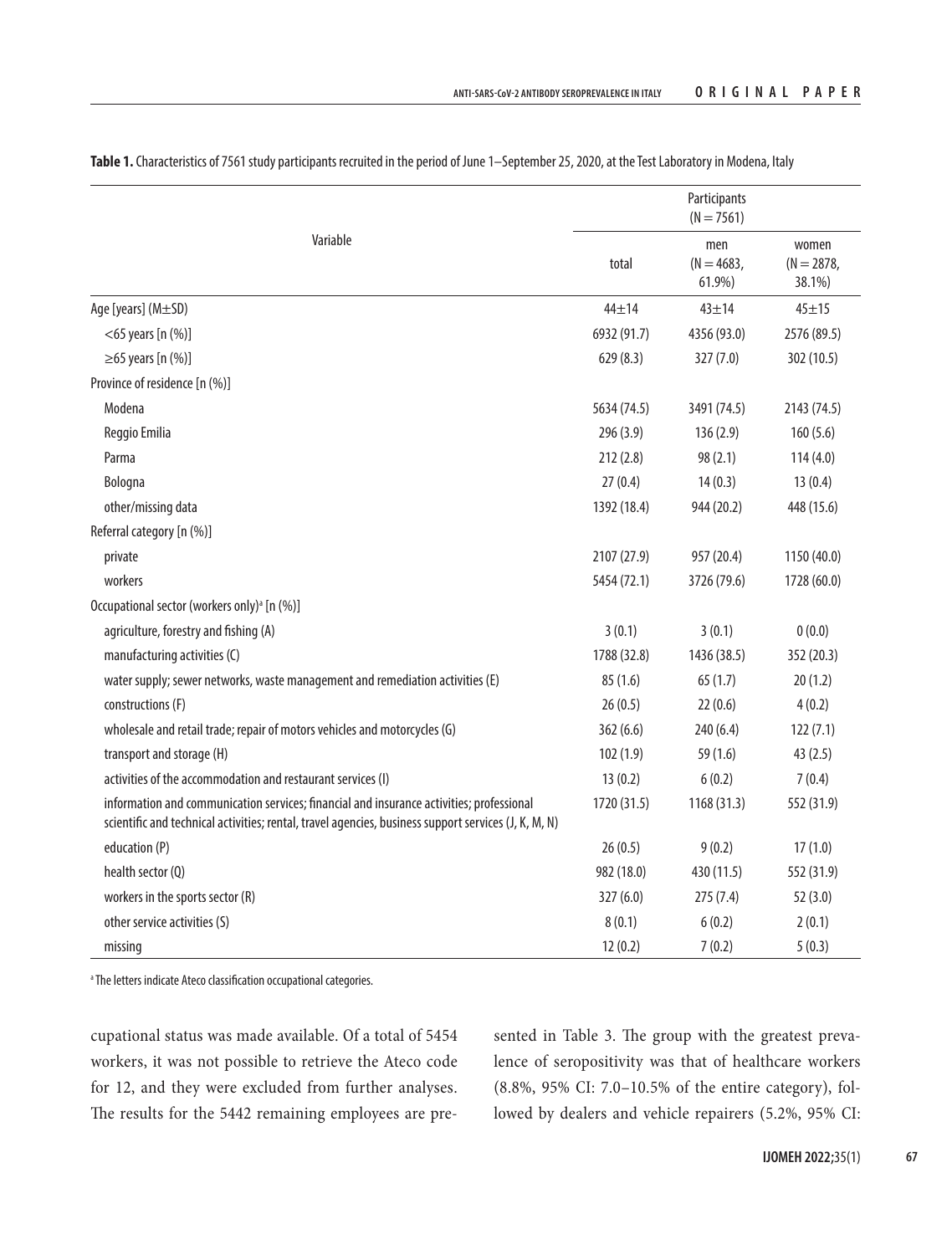|                    | Participants<br>$(N = 7561)$<br>[n (%)] |                                                 |                             |                                                 |                               |                                                 |  |
|--------------------|-----------------------------------------|-------------------------------------------------|-----------------------------|-------------------------------------------------|-------------------------------|-------------------------------------------------|--|
| Variable           | total                                   |                                                 | men<br>$(N = 4683, 61.9\%)$ |                                                 | women<br>$(N = 2878, 38.1\%)$ |                                                 |  |
|                    | total test                              | SARS-CoV-2<br>$Ab + test$<br>$(N = 354, 4.7\%)$ | total test                  | SARS-CoV-2<br>$Ab + test$<br>$(N = 200, 4.3\%)$ | total test                    | SARS-CoV-2<br>$Ab + test$<br>$(N = 154, 5.4\%)$ |  |
| Age                |                                         |                                                 |                             |                                                 |                               |                                                 |  |
| $<$ 20 years       | 248(3.3)                                | 12(4.8)                                         | 133(2.8)                    | 7(5.3)                                          | 115(4.0)                      | 5(4.4)                                          |  |
| $20 - 29$ years    | 1229 (16.3)                             | 46(3.7)                                         | 841 (18.0)                  | 32(3.8)                                         | 388 (13.5)                    | 14(3.6)                                         |  |
| $30 - 39$ years    | 1505 (19.9)                             | 56(3.7)                                         | 953 (20.4)                  | 31(3.3)                                         | 552 (19.2)                    | 25(4.6)                                         |  |
| $40 - 49$ years    | 1915 (25.3)                             | 70(3.7)                                         | 1169 (25.0)                 | 35(3.0)                                         | 746 (25.9)                    | 35(4.7)                                         |  |
| $50 - 59$ years    | 1641 (21.7)                             | 78 (4.8)                                        | 1027 (21.9)                 | 46(4.5)                                         | 614(21.3)                     | 32(5.2)                                         |  |
| $60 - 69$ years    | 643 (8.6)                               | 47(7.3)                                         | 362(7.7)                    | 25(6.9)                                         | 281 (9.8)                     | 22(7.8)                                         |  |
| $\geq$ 70 years    | 380 (5.0)                               | 45 (11.8)                                       | 198 (4.2)                   | 24(12.1)                                        | 182(6.3)                      | 21(11.6)                                        |  |
| Test type          |                                         |                                                 |                             |                                                 |                               |                                                 |  |
| quantitative       | 5347 (70.7)                             | 309 (5.8)                                       | 3199 (68.3)                 | 171(5.3)                                        | 2148 (74.6)                   | 138(6.4)                                        |  |
| qualitative        | 2214 (29.3)                             | 45(2.0)                                         | 1484 (31.7)                 | 29(2.0)                                         | 730 (25.4)                    | 16(2.2)                                         |  |
| Antibody/lg tested |                                         |                                                 |                             |                                                 |                               |                                                 |  |
| lgA                | 3768                                    | 212(5.6)                                        | 2205                        | 112(5.1)                                        | 1563                          | 100(6.4)                                        |  |
| lgG                | 7561                                    | 305(4.0)                                        | 4683                        | 169(3.6)                                        | 2878                          | 136(4.7)                                        |  |
| lgM                | 3793                                    | 24(0.6)                                         | 2478                        | 16(0.6)                                         | 1315                          | 8(0.6)                                          |  |
| Referral category  |                                         |                                                 |                             |                                                 |                               |                                                 |  |
| private            | 2107 (27.9)                             | 140(6.6)                                        | 957 (20.4)                  | 67(7.0)                                         | 1150 (40.0)                   | 73(6.3)                                         |  |
| workers            | 5454 (72.1)                             | 214(3.9)                                        | 3726 (79.6)                 | 133(3.6)                                        | 1728 (60.0)                   | 81(4.7)                                         |  |

**Table 2.** Anti-SARS-CoV-2 antibody positive (Ab+) tests in the period of June 1–September 25, 2020, at the Test Laboratory in Modena, Italy

2.9–7.6%), and workers in the sports sector (4.0%, 95% CI: 1.8–6.1%). Very limited or no antibody seroprevalence emerged in sectors such as "constructions," "transport and storage," "activities of the accommodation and restaurant services," and "education." In the category of "manufacturing activities," the authors also investigated the seroprevalence of the subgroup of "production of meat products (including poultry meat)": of a total of 14 subjects belonging to this class, none was tested positive. A graphic representation of these results can be seen in Figure 2.

## **DISCUSSION**

The survey has shown that in this population severely hit by the epidemic the percentage of subjects who got infected was close to 5%. This approaches 6% when considering only the subjects undergoing the quantitative serological tests, and it drops to 2% when considering only subjects taking the qualitative (rapid) tests considered less reliable. These variations may be due to the different intrinsic characteristics of the tests, but also to the preferred use of quantitative serological tests in the case of suspected infections.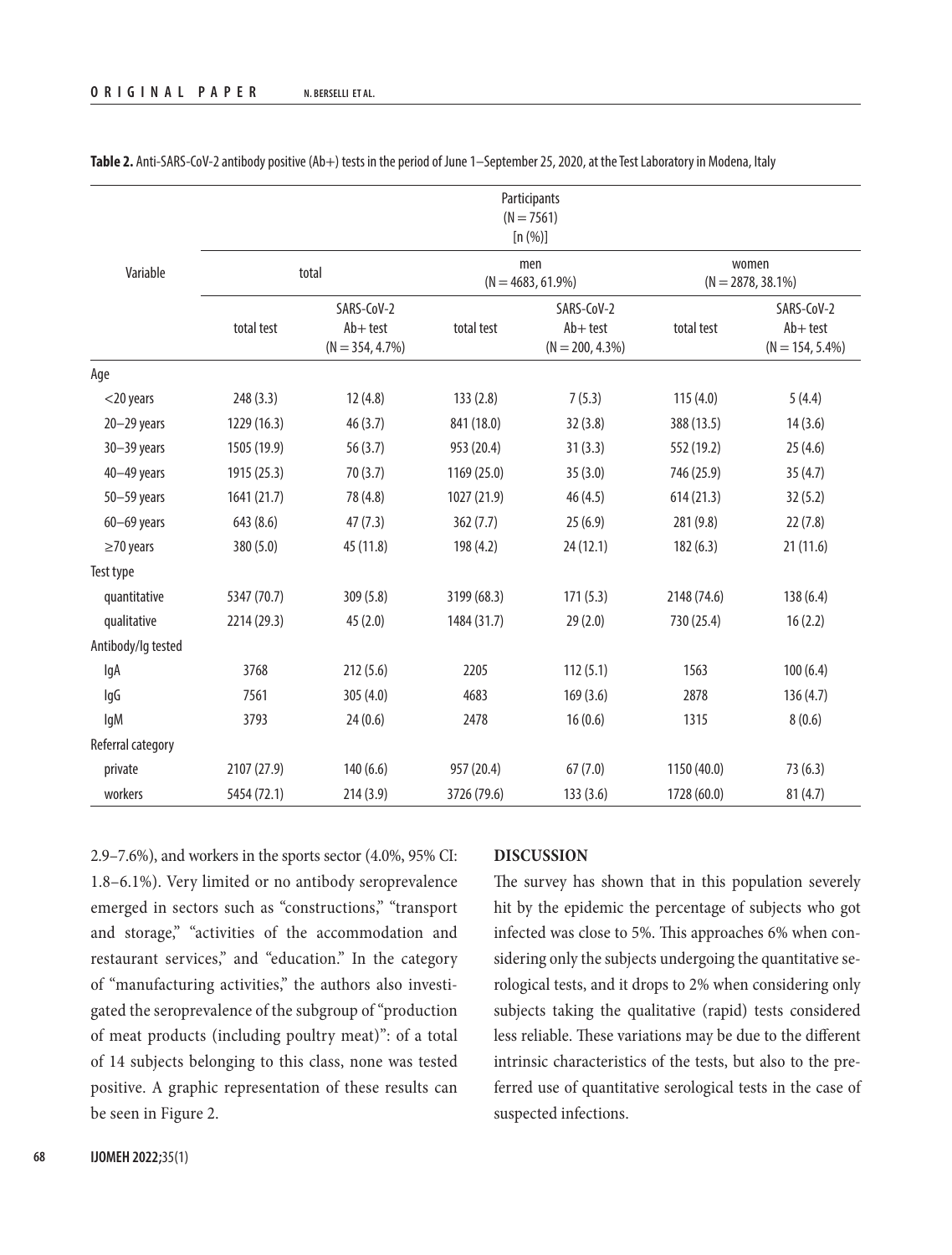|                                                                                                                                                                                                     | Participants<br>$(N = 7561)$ |                                                                                                                                                                                                                                                                                                                                                                                                                                                                             |                            |                 |                            |                |  |  |
|-----------------------------------------------------------------------------------------------------------------------------------------------------------------------------------------------------|------------------------------|-----------------------------------------------------------------------------------------------------------------------------------------------------------------------------------------------------------------------------------------------------------------------------------------------------------------------------------------------------------------------------------------------------------------------------------------------------------------------------|----------------------------|-----------------|----------------------------|----------------|--|--|
| Occupational category <sup>a</sup>                                                                                                                                                                  | total<br>$(N = 5442)$        |                                                                                                                                                                                                                                                                                                                                                                                                                                                                             | men<br>$(N = 3719)$        |                 | women<br>$(N = 1723)$      |                |  |  |
|                                                                                                                                                                                                     | $Ab+$ /total test<br>[n/n]   | $Ab+$<br>$[%] \centering \subfloat[\centering]{{\includegraphics[width=0.25\textwidth]{figs-pi-2.png} }}% \qquad \subfloat[\centering]{{\includegraphics[width=0.25\textwidth]{figs-pi-2.png} }}% \qquad \subfloat[\centering]{{\includegraphics[width=0.25\textwidth]{figs-pi-2.png} }}% \caption{The 3D (top) and the 4D (bottom) of the 3D (bottom) and the 4D (bottom) of the 3D (bottom) of the 3D (bottom) of the 3D (bottom) of the 3D (bottom).} \label{fig:pyi-2}$ | $Ab+$ /total test<br>[n/n] | $Ab+$<br>$[\%]$ | $Ab+$ /total test<br>[n/n] | $Ab+$<br>[%]   |  |  |
| Agriculture, forestry and fishing (A)                                                                                                                                                               | 0/0                          | 3                                                                                                                                                                                                                                                                                                                                                                                                                                                                           | 0/3                        | 0.0             |                            |                |  |  |
| Manufacturing activities (C)                                                                                                                                                                        | 36/1788                      | 2.0                                                                                                                                                                                                                                                                                                                                                                                                                                                                         | 30/1436                    | 2.1             | 6/352                      | 1.7            |  |  |
| Water supply; sewer networks, waste management and remediation<br>activities (E)                                                                                                                    | 2/85                         | 2.4                                                                                                                                                                                                                                                                                                                                                                                                                                                                         | 2/65                       | 3.1             | 0/20                       | 0.0            |  |  |
| Constructions (F)                                                                                                                                                                                   | 0/26                         | 0.0                                                                                                                                                                                                                                                                                                                                                                                                                                                                         | 0/22                       | 0.0             | 0/4                        | 0.0            |  |  |
| Wholesale and retail trade; repair of motors vehicles and motorcycles (G)                                                                                                                           | 19/362                       | 5.2                                                                                                                                                                                                                                                                                                                                                                                                                                                                         | 13/240                     | 5.4             | 6/122                      | 4.9            |  |  |
| Transport and storage (H)                                                                                                                                                                           | 1/102                        | 1.0                                                                                                                                                                                                                                                                                                                                                                                                                                                                         | 0/59                       | 0.0             | 1/43                       | 2.3            |  |  |
| Activities of the accommodation and restaurant services (I)                                                                                                                                         | 0/13                         | 0.0                                                                                                                                                                                                                                                                                                                                                                                                                                                                         | 0/6                        | 0.0             | 0/7                        | $\mathbf{0}$ . |  |  |
| Information and communication services; financial and insurance activities;<br>professional scientific and technical activities; rental, travel agencies,<br>business support services (J, K, M, N) | 57/1720                      | 3.3                                                                                                                                                                                                                                                                                                                                                                                                                                                                         | 40/1168                    | 3.4             | 17/552                     | 3.1            |  |  |
| Education (P)                                                                                                                                                                                       | 0/26                         | 0.0                                                                                                                                                                                                                                                                                                                                                                                                                                                                         | 0/9                        | 0.0             | 0/17                       | 0.0            |  |  |
| Health sector (Q)                                                                                                                                                                                   | 86/982                       | 8.8                                                                                                                                                                                                                                                                                                                                                                                                                                                                         | 37/430                     | 8.6             | 49/552                     | 8.9            |  |  |
| Workers in the sports sector (R)                                                                                                                                                                    | 13/327                       | 4.0                                                                                                                                                                                                                                                                                                                                                                                                                                                                         | 11/275                     | 4.0             | 2/52                       | 3.8            |  |  |
| Other service activities (S)                                                                                                                                                                        | 0/8                          | 0.0                                                                                                                                                                                                                                                                                                                                                                                                                                                                         | 0/6                        | 0.0             | 0/2                        | 0.0            |  |  |

**Table 3.** Anti-SARS-CoV-2 antibody (Ab) status and percentage of antibody positivity by occupational category (Ateco code) in workers in the period of June 1–September 25, 2020, at the Test Laboratory in Modena, Italy

a The letters indicate Ateco classification occupational categories.

Focusing only on IgG of the few subjects who took the quantitative serological tests, seroprevalence accounted for 5.1%. The figure differs from the results obtained through the Italian national seroprevalence SARS-CoV-2 antibody survey carried out on May 25–July 15, 2020, by the Ministry of Health and the National Institute of Statistics [21]. The survey based on quantitative tests found IgG positivity to be 2.5% in the whole country and 2.8% in the Emilia Romagna region only. However, no estimate for the Modena province is available from the national survey. The representativeness and composition of the investigated population were different in the 2 studies as was their timing, thus hampering any meaningful comparison. Other studies carried out in Italy have identified higher

seroprevalence, especially in other areas of the North severely affected by the pandemic [16,22,23].

The authors found a higher percentage of positive females than males, consistent with other studies. In females, however, mortality rates were lower than in males [17,24]. This may be linked to a number of factors: first of all, a greater susceptibility to infections among females (despite greater resistance); secondly, lower COVID-19 lethality in females compared to males; and thirdly, familial and social roles of women increasing their risk of contracting the virus.

In addition, the authors found a steep increase in seroprevalence in older age groups, since people aged 60–69 years and  $\geq$ 70 years showed the highest prevalence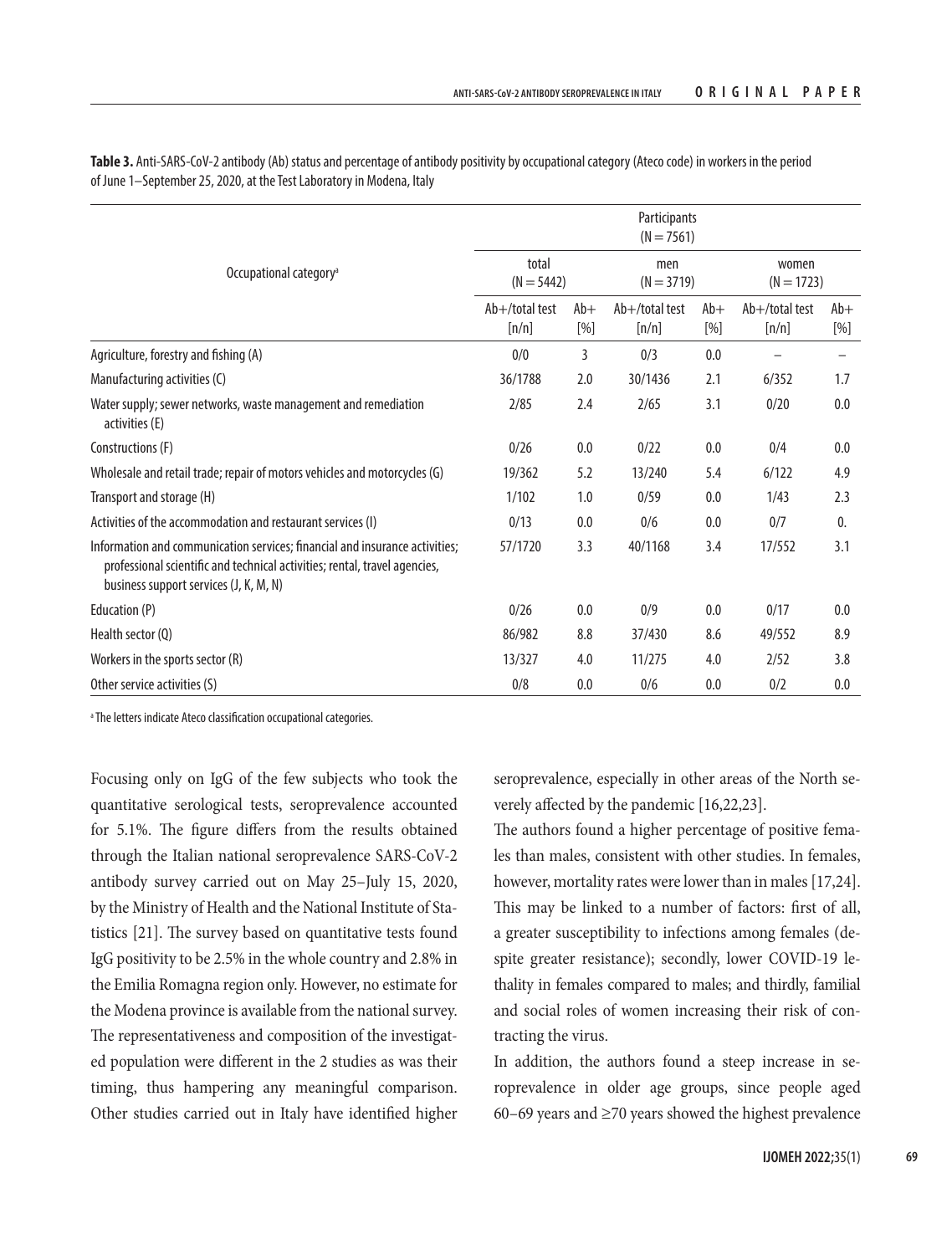

The letters indicate Ateco classification occupational categories as reported in Table 1.

**Figure 2.** Subjects with anti-SARS-CoV-2 antibody positive (Ab+) tests by occupational category, June 1–September 25, 2020, Modena, Northern Italy

(7.3% and 11.8%, respectively). The importance of this finding should be evaluated in light of the fact that these age groups have been indicated as displaying the highest COVID-19 mortality by the Italian National Institute of Health [6]. In addition, the excess seroprevalence found in these age groups may still be somehow underestimating the real figures, because the death toll was the highest in these 2 age categories in Modena, as everywhere else. The present age-specific findings are in contrast with those from the only national seroprevalence survey carried out so far, in which the age group with the highest percentage of seropositive individuals was reported to be that of 50–59 years [21]. This may be due to some differences in terms of the period in which the seroprevalence survey was carried out, with this study having been completed more recently. In turn, this raises a number of relevant issues, from the continuous and increasing exposure to the virus in the late spring and summer, when the lockdown was lifted and mobility restrictions eased, to other characteristics of the 2 surveys concerning the representativeness of the underlying resident population.

As far as the occupational risk factors of the infection were concerned, not surprisingly, healthcare workers were

the most exposed to SARS-CoV-2, followed by dealers, vehicle repairers and sportsmen. Similarly high seroprevalence of anti-SARS-CoV-2 antibodies in healthcare workers had already been identified, particularly in the areas of Northern Italy heavily affected by the pandemic [15,25,26], with a corresponding value in the national survey of 5.3% [21]. This clearly highlights the high infection risk experienced by this crucial sector and the importance of increasing their protection towards SARS-CoV-2 contact. Unfortunately, there are limited data on occupational groups other than healthcare workers that may have undergone excess risks of SARS-CoV-2 infection.

In their study, the authors found, on the one hand, that workers heavily involved in direct contact with such subjects as clients, patients and sports opponents had a higher seroprevalence of anti-SARS-CoV-2 antibodies. On the other hand, no excess seropositivity emerged for office workers with no contact with the public (as might be expected), for workers from the manufacturing and construction sectors, and for employees in transportation and storage. This indicates that, so far, these sectors have enforced enough physical distancing to mitigate the risk of airborne disease transmission from COVID-19. Interestingly, no increased risk was found for workers in the education sector. In this case, however, the result was not unexpected by virtue of the limited mobility and remote work of employees during the national lockdown.

Excess seroprevalence of anti-SARS-CoV-2 antibodies emerged in the occupational groups of workers in the sports sector, including categories such as sportsmen. This is an interesting finding that allows for assessing the potential risk of close contacts during contact sports, as well as a higher risk of airborne viral transmission arising in such circumstances [27]. Although these estimates were based on a very limited sample size, and notwithstanding little evidence available from the literature, these data suggest the need to further investigate the safety of team and community sports practice during the current pandemic.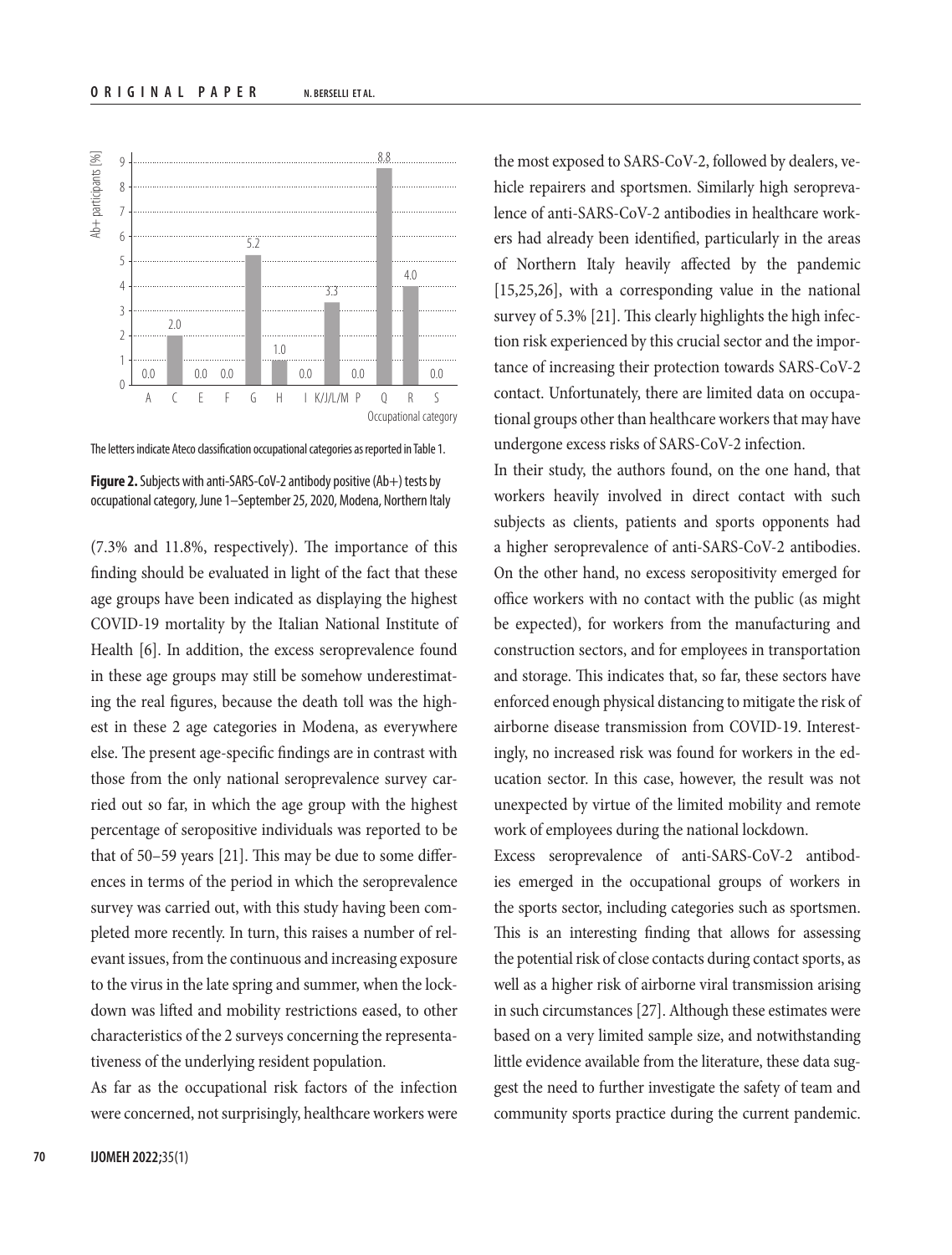Interestingly, the subgroup of "production of meat products (including poultry meat)" did not show any positivity to the serological test, an interesting finding – despite its small sample size – given the recent occurrence of small outbreaks in slaughterhouses or similar facilities [28,29].

The seroprevalence found in the study participants may have slightly underestimated the real incidence of the SARS-CoV-2 infection in the period considered. In fact, it has been suggested that anti-SARS-CoV-2 antibody seroprevalence decreases over time, particularly in the case of asymptomatic infections [30]. However, recent data have not supported such a substantial decrease [31,32]. In addition, even assuming such a decrease, a few months should elapse from the infection to make it relevant, while the study population was tested close to the possible antecedent infection.

An assessment of seroprevalence may also enable estimating the COVID-19 infection fatality rate in the study area, moving beyond the case-fatality rate. In particular, the former estimate can be expected to be clearly lower than the latter, given the higher number of infected subjects emerging from seroprevalence surveys compared with molecular testing detection [21,33]. However, considering the large number of deaths from COVID-19 in the Modena population, as well as in several Northern Italy provinces, during the first wave of the pandemic [10,34], and the comparison with other airborne viral diseases, there appears to be no doubt about the very high severity of COVID-19 in this community, particularly in selected population subgroups. Finally, despite the limited seroprevalence rate in the study population, the recently published nationwide findings suggest that even a small amount of humoral immunity may hamper subsequent waves of the disease [33].

Some limitations of this study must be outlined. The authors were unable to collect detailed information about the relevant characteristics of SARS-CoV-2 infection, such as whether the participants were asymptomatic or

already presented signs and symptoms of COVID-19. For the latter, they were also unable to assess differences in disease severity, a factor that may have affected the extent and duration of the immune response against SARS-CoV-2 [35]. However, since all subjects were recruited within 7 months from the beginning of the pandemic, antibodies to SARS-CoV-2 levels should not have been waned but remained detectable, as also confirmed by a recent Chinese study showing that they persisted for at least 9 months [35]. In addition, the sample size was not enough to carry out a stratified analysis for some occupational groups with low numbers of employees, which affected in some subgroups the statistical precision of the estimates.

This study also has some strengths. To the best of the authors' knowledge, this is the first available study providing seroprevalence data in the Northern Italy population mirroring SARS-CoV-2 infections during the first wave. The size of the overall study population was large, and many specific occupational activities were represented, also given the highly industrialized pattern of the population of the study region. Finally, the detailed information made available about the occupational status of the study participants provided some helpful insights about the workers who experienced a higher burden of the disease and, therefore, were at a higher risk of virus transmission in their occupational environment.

## **CONCLUSIONS**

Overall, this study provided, for the first time, an assessment of population seroprevalence in the Northern Italy population severely hit by the epidemic, with a higher value when quantitative serological tests were performed, but a lower percentage when considering the less reliable rapid tests. Finally, these findings suggest that occupational subgroups at a higher risk of exposure to SARS-CoV-2 were healthcare workers, dealers and vehicle repairers, and workers in the sports sector.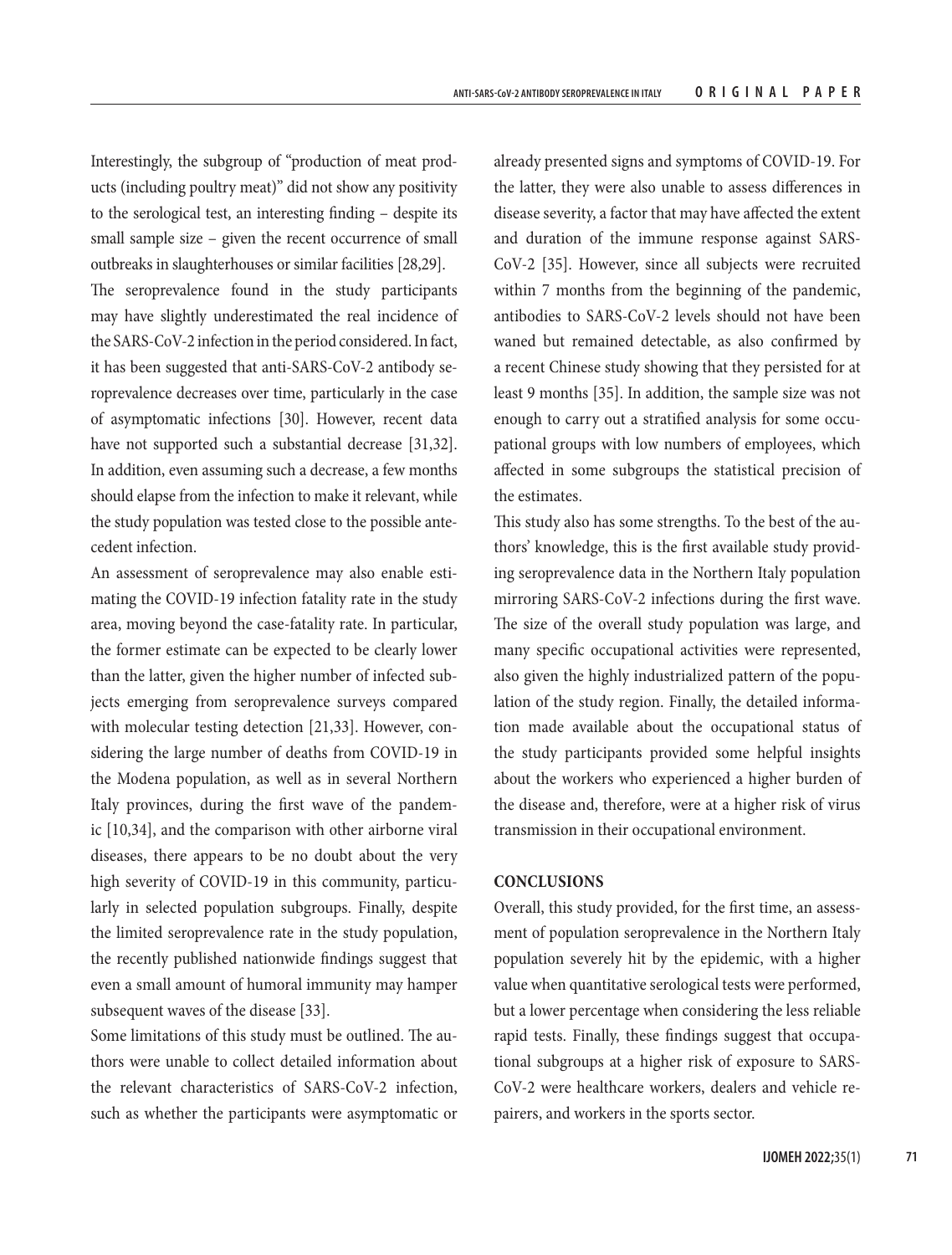#### **ACKNOWLEDGMENTS**

The authors would like to express their gratitude to all the subjects for participating in this study.

#### **REFERENCES**

- 1. CORIST. CORVID-19 RISK and Treatments (CORIST) Collaboration. Use of hydroxychloroquine in hospitalised COV-ID-19 patients is associated with reduced mortality: Findings from the observational multicentre Italian CORIST study. Eur J Intern Med. 2020;82:38–47, [https://doi.org/10.1016/j.ejim.](https://doi.org/10.1016/j.ejim.2020.08.019) [2020.08.019](https://doi.org/10.1016/j.ejim.2020.08.019).
- 2. Calina D, Docea AO, Petrakis D, Egorov AM, Ishmukhametov AA, Gabibov AG, et al. Towards effective COVID19 vaccines: Updates, perspectives and challenges (Review). Int J Mol Med. 2020;46(1):3–16, [https://doi.org/10.3892/ijmm.](https://doi.org/10.3892/ijmm.2020.4596) [2020.4596.](https://doi.org/10.3892/ijmm.2020.4596)
- 3. Frederiksen LSF, Zhang Y, Foged C, Thakur A. The long road toward COVID-19 herd immunity: Vaccine platform technologies and mass immunization strategies. Front Immunol. 2020;11:1817, [https://doi.org/10.3389/fimmu.2020.01817.](https://doi.org/10.3389/fimmu.2020.01817)
- 4. Vinceti M, Filippini T, Rothman KJ, Ferrari F, Goffi A, Maffeis G, et al. Lockdown timing and efficacy in controlling COVID-19 using mobile phone tracking. EClinicalMedicine. 2020;25:100457, [https://doi.org/10.1016/j.eclinm.2020.](https://doi.org/10.1016/j.eclinm.2020.100457) [100457.](https://doi.org/10.1016/j.eclinm.2020.100457)
- 5. Onder G, Rezza G, Brusaferro S. Case-fatality rate and characteristics of patients dying in relation to COVID-19 in Italy. JAMA. 2020;323(18):1775–6, [https://doi.org/10.1001/jama.](https://doi.org/10.1001/jama.2020.4683) [2020.4683.](https://doi.org/10.1001/jama.2020.4683)
- 6. Italian Civil Protection Department [Internet]. Rome: Protezione Civile; 2021 [cited 2021 Feb 28]. Available from: [https://github.com/pcm-dpc/COVID-19.](https://github.com/pcm-dpc/COVID-19)
- 7. Hellewell J, Abbott S, Gimma A, Bosse NI, Jarvis CI, Russell TW, et al. Feasibility of controlling COVID-19 outbreaks by isolation of cases and contacts. Lancet Glob Health. 2020;8(4): e488–96, [https://doi.org/10.1016/S2214-109X\(20\)30074-7](https://doi.org/10.1016/S2214-109X(20)30074-7).
- 8. West R, Michie S, Rubin GJ, Amlot R. Applying principles of behaviour change to reduce SARS-CoV-2 transmission. Nat

Hum Behav. 2020;4(5):451–9, [https://doi.org/10.1038/s415](https://doi.org/10.1038/s41562-020-0887-9) [62-020-0887-9.](https://doi.org/10.1038/s41562-020-0887-9)

- 9. Copat C, Cristaldi A, Fiore M, Grasso A, Zuccarello P, Signorelli SS, et al. The role of air pollution (PM and NO2) in COVID-19 spread and lethality: A systematic review. Environ Res. 2020;191:110129, [https://doi.org/10.1016/j.envres.](https://doi.org/10.1016/j.envres.2020.110129) [2020.110129](https://doi.org/10.1016/j.envres.2020.110129).
- 10. Filippini T, Rothman KJ, Cocchio S, Narne E, Mantoan D, Saia M, et al. Associations between mortality from COV-ID-19 in two Italian regions and outdoor air pollution as assessed through tropospheric nitrogen dioxide. Sci Total Environ. 2021;760:143355, [https://doi.org/10.1016/j.scito](https://doi.org/10.1016/j.scitotenv.2020.143355) [tenv.2020.143355.](https://doi.org/10.1016/j.scitotenv.2020.143355)
- 11. Filippini T, Rothman KJ, Goffi A, Ferrari F, Maffeis G, Orsini N, et al. Satellite-detected tropospheric nitrogen dioxide and spread of SARS-CoV-2 infection in Northern Italy. Sci Total Environ. 2020;739:140278, [https://doi.org/10.1016/](https://doi.org/10.1016/j.scitotenv.2020.140278) [j.scitotenv.2020.140278](https://doi.org/10.1016/j.scitotenv.2020.140278).
- 12. Ovsyannikova IG, Haralambieva IH, Crooke SN, Poland GA, Kennedy RB. The role of host genetics in the immune response to SARS-CoV-2 and COVID-19 susceptibility and severity. Immunol Rev. 2020;296(1):205–19, [https://doi.](https://doi.org/10.1111/imr.12897) [org/10.1111/imr.12897.](https://doi.org/10.1111/imr.12897)
- 13. Rhoads DD, Cherian SS, Roman K, Stempak LM, Schmotzer CL, Sadri N. Comparison of Abbott ID Now, DiaSorin Simplexa, and CDC FDA emergency use authorization methods for the detection of SARS-CoV-2 from nasopharyngeal and nasal swabs from individuals diagnosed with COVID-19. J Clin Microbiol. 2020;58(8):e00760–20, [https://](https://doi.org/10.1128/JCM.00760-20) [doi.org/10.1128/JCM.00760-20.](https://doi.org/10.1128/JCM.00760-20)
- 14. Lavezzo E, Franchin E, Ciavarella C, Cuomo-Dannenburg G, Barzon L, Del Vecchio C, et al. Suppression of a SARS-CoV-2 outbreak in the Italian municipality of Vo'. Nature. 2020;584(7821):425–9, [https://doi.org/10.1038/s41586-020-](https://doi.org/10.1038/s41586-020-2488-1) [2488-1.](https://doi.org/10.1038/s41586-020-2488-1)
- 15. Sotgiu G, Barassi A, Miozzo M, Saderi L, Piana A, Orfeo N, et al. SARS-CoV-2 specific serological pattern in healthcare workers of an Italian COVID-19 forefront hospital.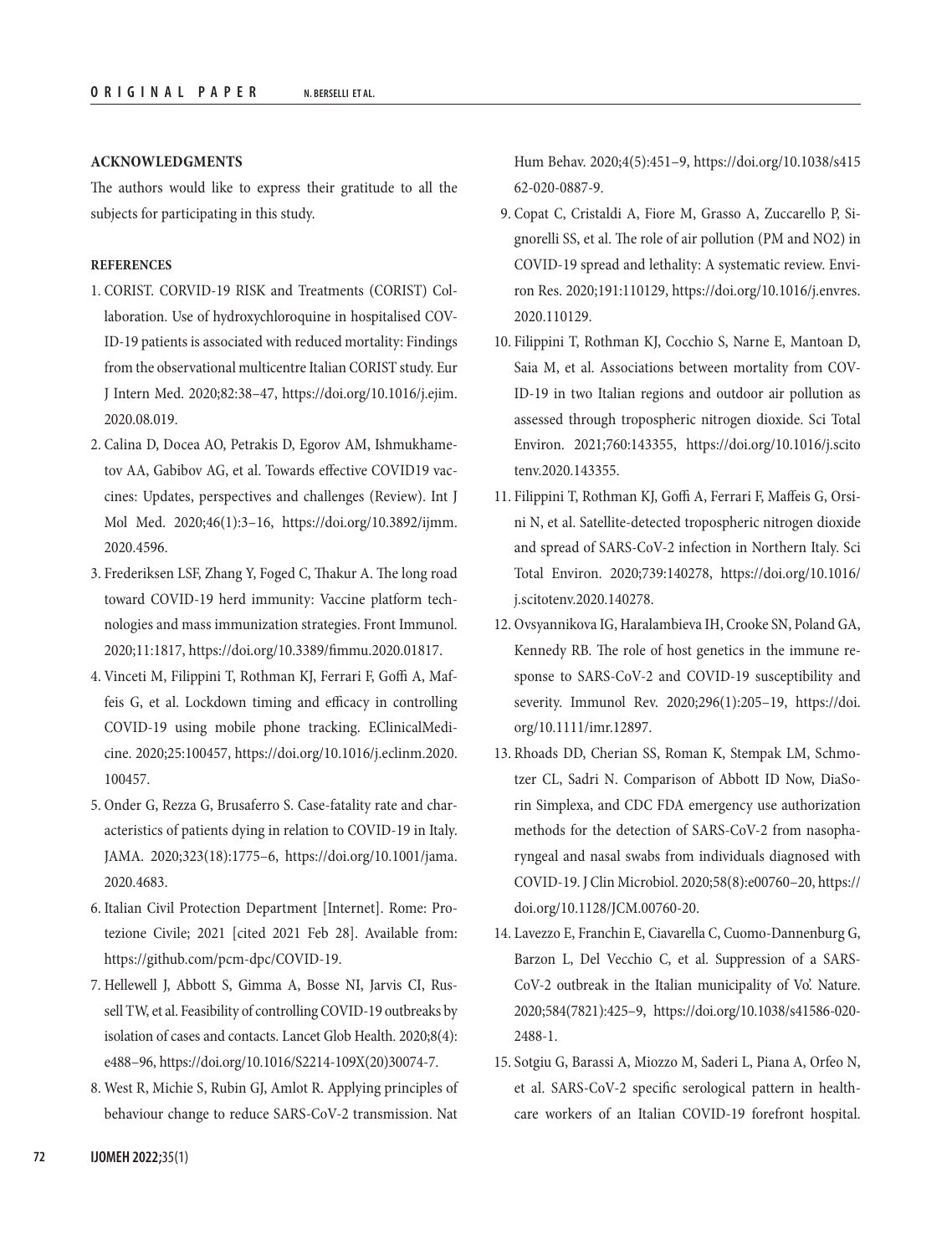BMC Pulm Med. 2020;20(1):203, [https://doi.org/10.1186/](https://doi.org/10.1186/s12890-020-01237-0) [s12890-020-01237-0.](https://doi.org/10.1186/s12890-020-01237-0)

- 16. Percivalle E, Cambie G, Cassaniti I, Nepita EV, Maserati R, Ferrari A, et al. Prevalence of SARS-CoV-2 specific neutralising antibodies in blood donors from the Lodi Red Zone in Lombardy, Italy, as at 06 April 2020. Euro Surveill. 2020;25(24):2001031, [https://doi.org/10.2807/1560-7917.ES.](https://doi.org/10.2807/1560-7917.ES.2020.25.24.2001031) [2020.25.24.2001031.](https://doi.org/10.2807/1560-7917.ES.2020.25.24.2001031)
- 17. Fiore JR, Centra M, De Carlo A, Granato T, Rosa A, Sarno M, et al. Results from a survey in healthy blood donors in South Eastern Italy indicate that we are far away from herd immunity to SARS-CoV-2. J Med Virol. 2020;93(3):1739–42, [https://doi.org/10.1002/jmv.26425.](https://doi.org/10.1002/jmv.26425)
- 18. Rothman KJ. Disengaging from statistical significance. Eur J Epidemiol. 2016;31(5):443–4, [https://doi.org/10.1007/s10654-](https://doi.org/10.1007/s10654-016-0158-2) [016-0158-2.](https://doi.org/10.1007/s10654-016-0158-2)
- 19. Amrhein V, Greenland S, McShane B. Scientists rise up against statistical significance. Nature. 2019;567(7748): 305–7, [https://doi.org/10.1038/d41586-019-00857-9.](https://doi.org/10.1038/d41586-019-00857-9)
- 20. Wasserstein RL, Lazar NA. The ASA statement on p-values: Context, process, and purpose. Am Stat. 2016;70(2):129–33, <https://doi.org/10.1080/00031305.2016.1154108>.
- 21. National Institute of Statistics [Internet]. Rome: The Institute; 2020 [cited 2021 Mar 24]. [First results of the seroprevalence investigation on SARS-COV-2]. Available from: [https://www.istat.it/it/files//2020/08/ReportPrimiRisultati-](https://www.istat.it/it/files//2020/08/ReportPrimiRisultatiIndagineSiero.pdf)[IndagineSiero.pdf.](https://www.istat.it/it/files//2020/08/ReportPrimiRisultatiIndagineSiero.pdf) Italian.
- 22. Vena A, Berruti M, Adessi A, Blumetti P, Brignole M, Colognato R, et al. Prevalence of antibodies to SARS-CoV-2 in Italian adults and associated risk factors. J Clin Med. 2020;9(9):2780, <https://doi.org/10.3390/jcm9092780>.
- 23. Pagani G, Conti F, Giacomelli A, Bernacchia D, Rondanin R, Prina A, et al. Seroprevalence of SARS-CoV-2 significantly varies with age: Preliminary results from a mass population screening. J Infect. 2020;81(6):e10–2, [https://doi.org/](https://doi.org/10.1016/j.jinf.2020.09.021) [10.1016/j.jinf.2020.09.021.](https://doi.org/10.1016/j.jinf.2020.09.021)
- 24. Perez-Lopez FR, Tajada M, Saviron-Cornudella R, Sanchez-Prieto M, Chedraui P, Teran E. Coronavirus disease 2019

and gender-related mortality in European countries: A meta-analysis. Maturitas. 2020;141:59–62, [https://doi.org/10.](https://doi.org/10.1016/j.maturitas.2020.06.017) [1016/j.maturitas.2020.06.017.](https://doi.org/10.1016/j.maturitas.2020.06.017)

- 25. Consonni D, Bordini L, Nava C, Todaro A, Lunghi G, Lombardi A, et al. COVID-19: What happened to the healthcare workers of a research and teaching hospital in Milan, Italy? Acta Biomed. 2020;91(3):e2020016, [https://doi.org/](https://doi.org/10.23750/abm.v91i3.10361) [10.23750/abm.v91i3.10361.](https://doi.org/10.23750/abm.v91i3.10361)
- 26. Modenese A, Gobba F. Increased risk of COVID-19-related deaths among general practitioners in Italy. Healthcare (Basel). 2020;8(2):155, [https://doi.org/10.3390/healthcare80](https://doi.org/10.3390/healthcare8020155) [20155.](https://doi.org/10.3390/healthcare8020155)
- 27. Löllgen H, Bachl N, Papadopoulou T, Shafik A, Holloway G, Vonbank K, et al. Recommendations for return to sport during the SARS-CoV-2 pandemic. BMJ Open SEM. 2020;6(1): e000858, [https://doi.org/10.1136/bmjsem-2020-000858.](https://doi.org/10.1136/bmjsem-2020-000858)
- 28. Dyal JW, Grant MP, Broadwater K, Bjork A, Waltenburg MA, Gibbins JD, et al. COVID-19 among workers in meat and poultry processing facilities – 19 States, April 2020. MMWR Morb Mortal Wkly Rep. 2020;69(18):557–61, [https://doi.](https://doi.org/10.15585/mmwr.mm6918e3) [org/10.15585/mmwr.mm6918e3.](https://doi.org/10.15585/mmwr.mm6918e3)
- 29. Middleton J, Reintjes R, Lopes H. Meat plants-a new front line in the Covid-19 pandemic. BMJ. 2020;370:m2716, <https://doi.org/10.1136/bmj.m2716>.
- 30. Long QX, Tang XJ, Shi QL, Li Q, Deng HJ, Yuan J, et al. Clinical and immunological assessment of asymptomatic SARS-CoV-2 infections. Nat Med. 2020;26(8):1200–4, [https://doi.](https://doi.org/10.1038/s41591-020-0965-6) [org/10.1038/s41591-020-0965-6](https://doi.org/10.1038/s41591-020-0965-6).
- 31. Wajnberg A, Amanat F, Firpo A, Altman DR, Bailey MJ, Mansour M, et al. Robust neutralizing antibodies to SARS-CoV-2 infection persist for months. Science. 2020;370 (6521):1227–30, [https://doi.org/10.1126/science.abd7728.](https://doi.org/10.1126/science.abd7728)
- 32. Neagu M, Calina D, Docea AO, Constantin C, Filippini T, Vinceti M, et al. Back to basics in COVID-19: Antigens and antibodies-Completing the puzzle. J Cell Mol Med. 2021; 25(10):4523-33, [https://doi.org/10.1111/jcmm.16462.](https://doi.org/10.1111/jcmm.16462)
- 33. Vinceti M, Filippini T, Rothman KJ, Di Federico S, Orsini N. SARS-CoV-2 infection incidence during the first and second